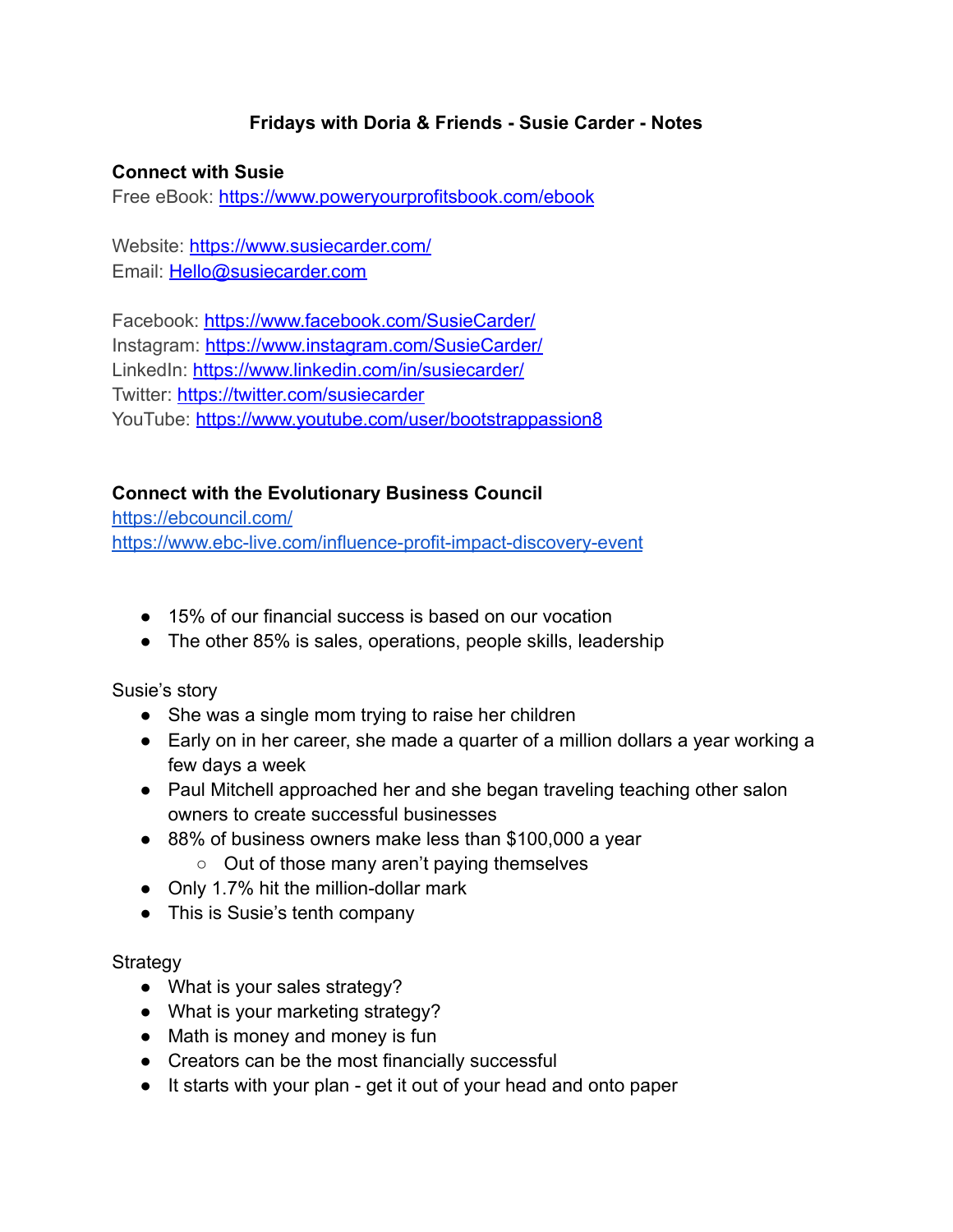- What's the highest income-producing activity only you can do?
- Your gift is that thing that you can see that other people don't see

Raising Your Pricing

- If you are still working one-on-one, you need to charge more
- Focus on the highest income-producing activity
- Don't spend dollars on penny jobs
- We are losing money in our busy-ness
- Focus on the thing that brings you joy, how can you capitalize on the skillset that you have
- Only work with people who have the desire to work with you and the money to pay you
- Your net worth will only go as high as your self worth
- If you don't have the capacity to hold the money you make, you will sabotage yourself
- She told a story about a client who had a high-end jewelry store in the middle of a jewelry store
- If people aren't paying you what you are worth you aren't finding the right qualified clients
- Qualified clients they need to love and adore you, love your methodologies, and have the financials to pay for your services
- Many times we are fishing in the wrong pond

Create a plan

- Community is important for building a business
- How can you serve and monetize?
- How many qualified leads do you need to have every day, month, year to hit your revenue goal?
- Slow down to speed up
- We try something once and then we throw it out but it could just be one tick off
- Business is like a combination lock you have to know the combination! Keep making shifts in your business until you hear the click`! Find the right combination.
- Your tribe is your vibe
- When you make more money you can contribute more

Money Conversations

- Money is a dignified conversation
- My job is to educate and their job is to choose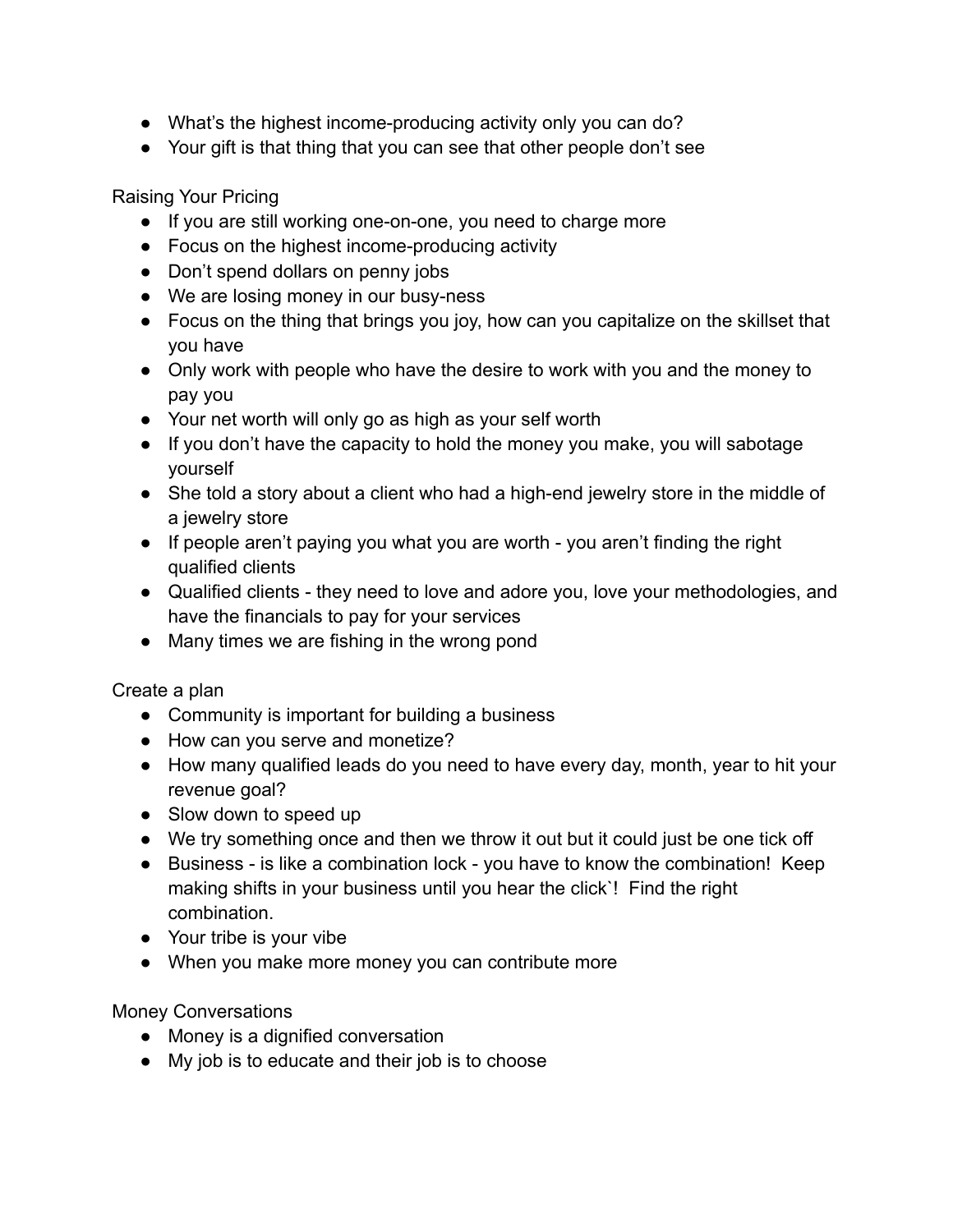- Money conversations help you to know how to honor me and you and have clarity in the conversation
- Be bold, get your agreements and revenue shares in place so you are clear

Which systems do businesses often not have in place?

- The money system is normally the one that needs focus
- Look at the result
- Education is the power
- Our job is to educate and the consumer's job is to choose
- Some people are uncomfortable, don't take that on
- Businesses that are most successful are cause-oriented
- How can I incorporate partners to support a cause with you
- The bigger you play, the bigger your breakdown. You need support for those breakdowns.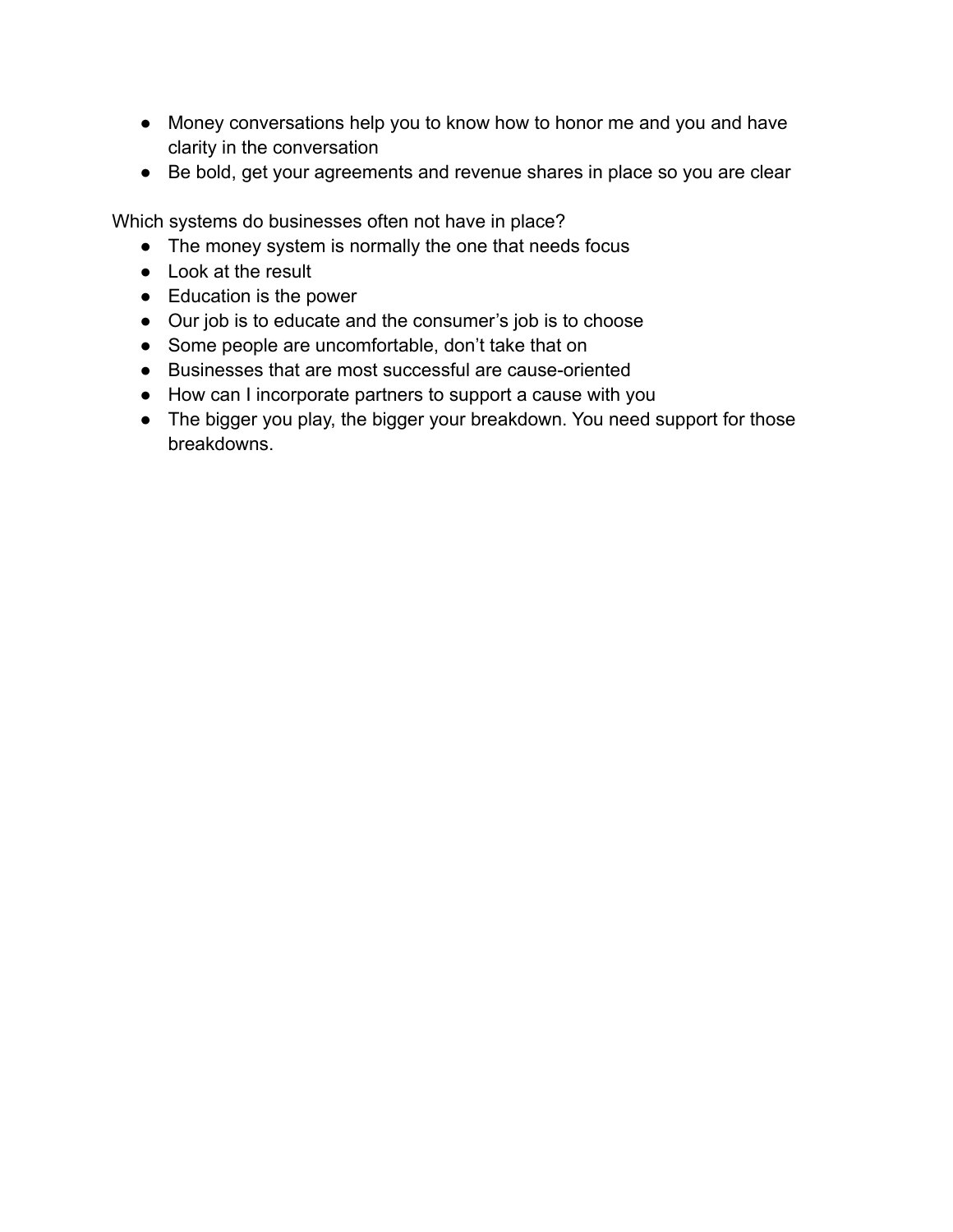00:25:50 Maria Simone- ZenMoose Capital: Hello Jane Deuber…xo! 00:26:18 Norma Hollis: Hey Jane. Twice in a week. That's great! 00:26:21 Jane Deuber: Maria!!! It's been waaay to long. ;0) 00:29:59 Samadhi Sea of Wisdom Meditation School: Michael Post 928-446-5887 & Alice Sinohui 928-920-6464 Founders and Visionaries of Samadhi Sea of Wisdom Meditation School Bringing Out the Wisdom from Within the Soul of Humanity - Evo-Soul-ution Within the Soul-preneur Serving the Wor(l)d! With so much noise in the Wor(l)d … It's time We Tune Within the Joy-Full Noise of Silence of the Heart to Transform the Heads of Humanity from the In-Side Out! Let's Consciously Connect and Collaborate to Elevate the Collective Consciousness To-Gather! Find Us here: www.samadhiseaofwisdom.com www.facebook.com/samadhischool Instagram: @samadhiseaofwisdom Clubhouse @samadhischool LinkedIn https://www.linkedin.com/in/samadhischool/ https://calendly.com/samadhiseaofwisdom/heart-alignment-call Much Love to All and looking forward (In-Word) to Serving One another. Samadhi Silent Global Meditation every 10th of the month at 10am pst. Join me every month and let's let go and let Love and Wisdom thrive! Thank You. 00:30:29 Samadhi Sea of Wisdom Meditation School: Samadhi Silent Global Meditation every 10th of the month at 10am pst. Join me every month and let's let go and let Love and Wisdom thrive! Thank You. 00:31:40 Barbie Layton: Yes! 00:31:43 Barbie Layton: 00:32:11 Saundra Gilliard:Influence + Profit = Impact! 00:32:30 Adora Crystal Evans: Wintour21.com 00:32:32 Barbie Layton: Yes, Service leaders!! 00:32:49 Adora Crystal Evans: @adorasgroove 00:32:56 Mark Boldizar: http://wintour21.com/# 00:33:15 Moe: www.wintour21.com join Dora Cordova ,Bob Proctor,Mark Boldizar,Les Brown and many others register free 00:33:23 Helice "Grandma Sparky" Bridges: Doria, Susie & I have known each other for 40 years. Money and You has been a profound and lasting change in my life. Susie Carder is my incredible mentor! These women are treasures for anyone who wants to live their dream, create profits and make a huge difference in my life. 00:33:27 Adora Crystal Evans: http://wintour21.com/ 00:37:56 Saundra Gilliard:It's does not have to bee heard, it has to be strategic!! 00:39:04 Lanai )'(: My hands are raised…my camera doesn't work… 00:42:25 Saundra Gilliard:Focus on the highest income producing activities 00:42:53 Adora Crystal Evans: Boom- Busy-ness keeping you from focusing on your business 00:43:11 Jane Deuber: My highest income creating activity is building my team to run my software company without me. ;0) 00:44:12 dr.letitiawright:I help people expand their exposure to ROKU, Amazon tv and Apple TV so they can syndicate their visisblity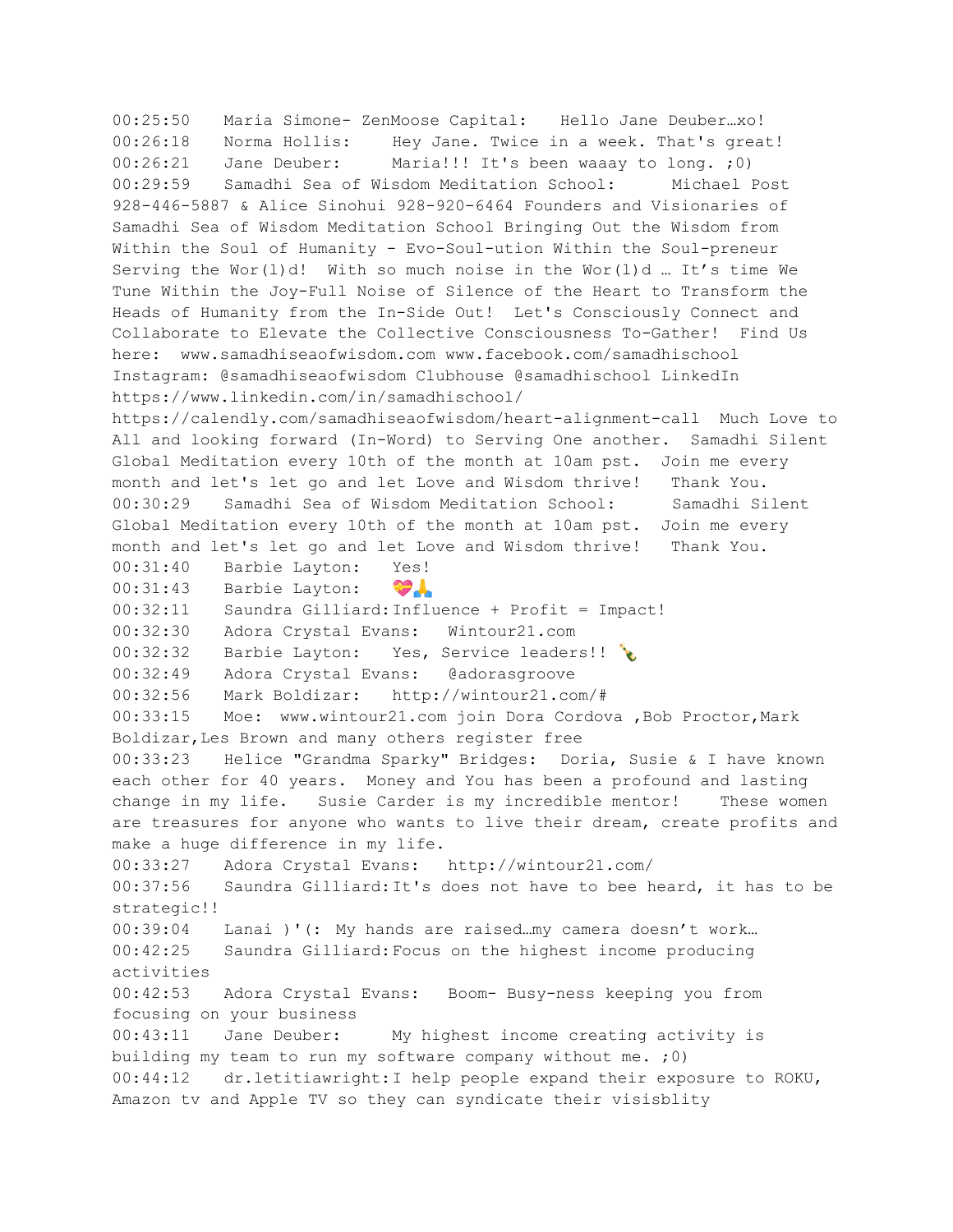00:44:45 Barbie Layton: Amazing! "Busy-ness keeps you from your business." 00:45:59 Connie Benjamin: Connect with Doria Clubhouse @DoriaCordova Also, Follow in Clubhouse the Money & You Club – and get an invitation into Clubhouse's Fridays With Doria event! https://www.facebook.com/DCCordova https://www.linkedin.com/in/dccordova/ https://www.instagram.com/damedccordova/ https://twitter.com/dccordova https://www.facebook.com/moneyandyou https://www.youtube.com/user/MoneyAndYouEducation 00:46:03 Barbie Layton: Camille! 00:46:28 Connie Benjamin: Connect with Susie Free eBook: https://www.poweryourprofitsbook.com/ebook Website: https://www.susiecarder.com/ Email: Hello@susiecarder.com Facebook: https://www.facebook.com/SusieCarder/ Instagram: https://www.instagram.com/SusieCarder/ LinkedIn: https://www.linkedin.com/in/susiecarder/ Twitter: https://twitter.com/susiecarder YouTube: https://www.youtube.com/user/bootstrappassion8 00:47:00 Susan Meredith: Your net worth will only go as high as your self worth. 00:47:05 Helice "Grandma Sparky" Bridges: My net worth is only go as high as my self worth. 00:47:06 Mary Scott: Your networth will only go as high as your self worth 00:47:22 Connie Benjamin: Help needed! I have partnered with Dame Marcia Martin (Doria's mentor) and am planning to create an online course about Powerful Presenting for Coaches and Speakers. I'm looking for 20 people to do a quick 15-20 min market research with on the phone/Zoom. If you are willing to get on a call with me to do this quick market research, please email me connie@conniejbenjamin.com Much appreciated in advance! 00:47:45 Fabulous Camille Robb 407-473-1832: Hiiii Barbie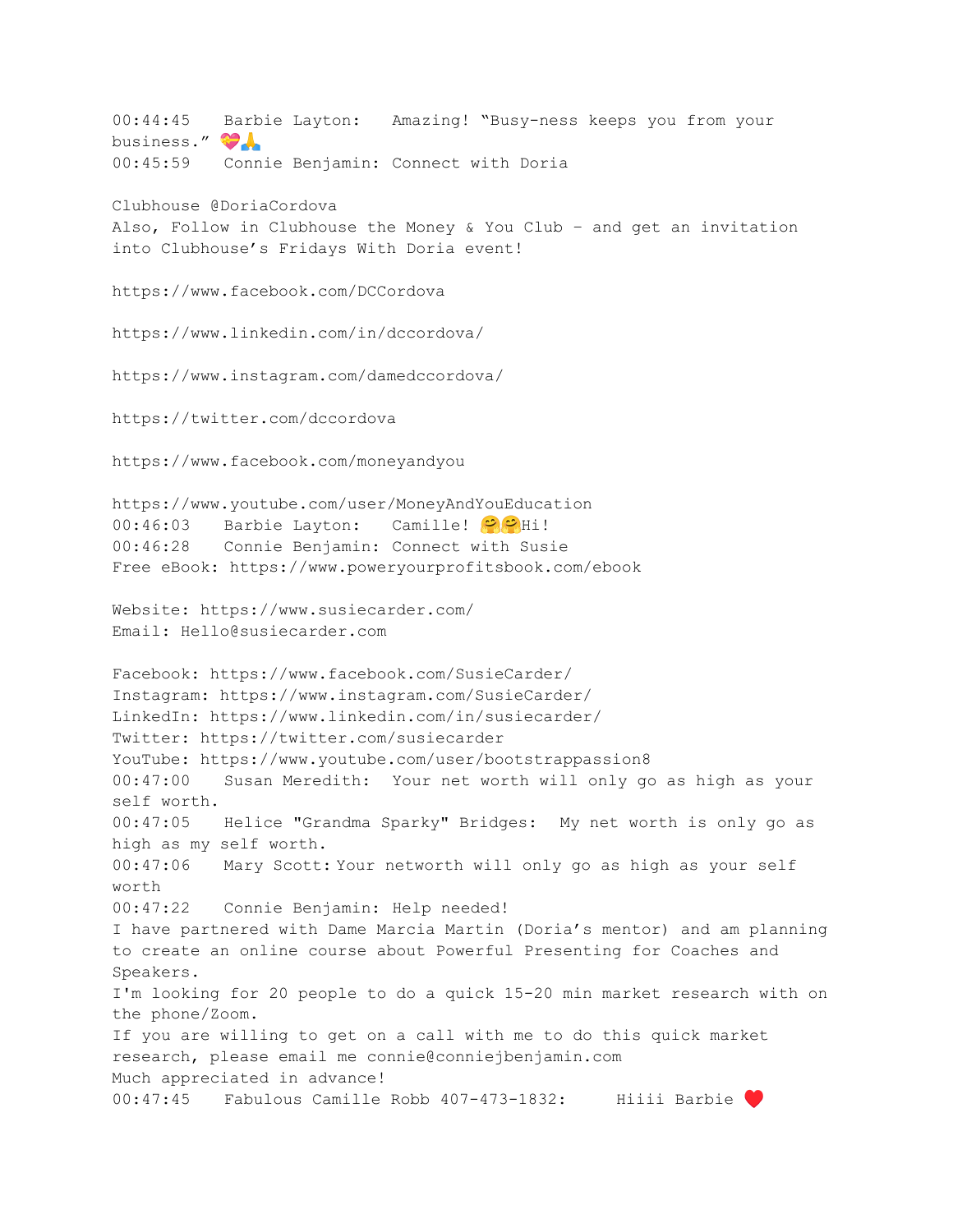00:49:25 Mary Scott: #diamondHardware 00:50:00 Saundra Gilliard:Find your qualified client and build a relationship 00:50:21 Saundra Gilliard:Find the people that love and adore you, your message and can swipe the card 00:50:34 Saundra Gilliard:Fish in the right pond! 00:50:46 Mary Scott: Don't negotiate price; negotiate terms 00:51:33 Saundra Gilliard:Serve your community! 00:53:26 Saundra Gilliard:Business - is like a combination lock - you have know the combination! Keep making shifts in your business until you hear the click`! Find the right combination. 00:54:15 Connie Benjamin: Connect with the Evolutionary Business Council https://ebcouncil.com/ https://www.ebc-live.com/influence-profit-impact-discovery-event 00:56:03 Shirini Miranda: My life is a gift from God. What I do with my life is my gift to God. - Susie 00:56:51 Susan Meredith: I like your combination lock analogy 00:57:07 Helice "Grandma Sparky" Bridges: Susie is my mentor. I earned more in the first month of this year as I earned in all of last year. She helping me build systems to impact 1 billion people. Our work has impacted over 50 million people worldwide, we teach youth and adults in schools, businesses, organizations how to eradicatie bullying, ende violence, buildi youth and adults to become leaders in their community making dreams come true in a minute or less. Connect with me and I'll share you how you can help kids and adults reach their highest potential. Sparky@BlueRibbons.org www.BlueRibbons.org 00:57:11 Susie Carder EBC Council: You can have that analogy Susan!!! 00:59:27 Connie Benjamin: Connect with the Evolutionary Business Council https://ebcouncil.com/ https://www.ebc-live.com/influence-profit-impact-discovery-event 00:59:58 Jane Deuber: @connie Benjamin! I am happy to connect with you personally on a number of fronts - from your course creation to your market research. If that sounds cool, connect with me... www.connectwithjane.com. xoxox 01:00:30 Susie Carder EBC Council: I love you Helice!! 01:01:31 Jane Deuber: I adore the EBC! 01:03:34 Susie Carder EBC Council: So Delicious Adora!! 01:03:42 Mark Boldizar: Science 01:03:55 Mark Boldizar: Science and Spirituality 01:04:38 Mary Scott: Ancient wisdom is still wisdom 01:05:00 Saundra Gilliard:Divine guidance 01:05:01 Lanai )'(: yes-yes, Yes-Yes, YES-YES!!! 01:06:55 Susie Carder EBC Council: Maria is such a gift to the world 01:08:23 Susie Carder EBC Council: Genius!!! Maria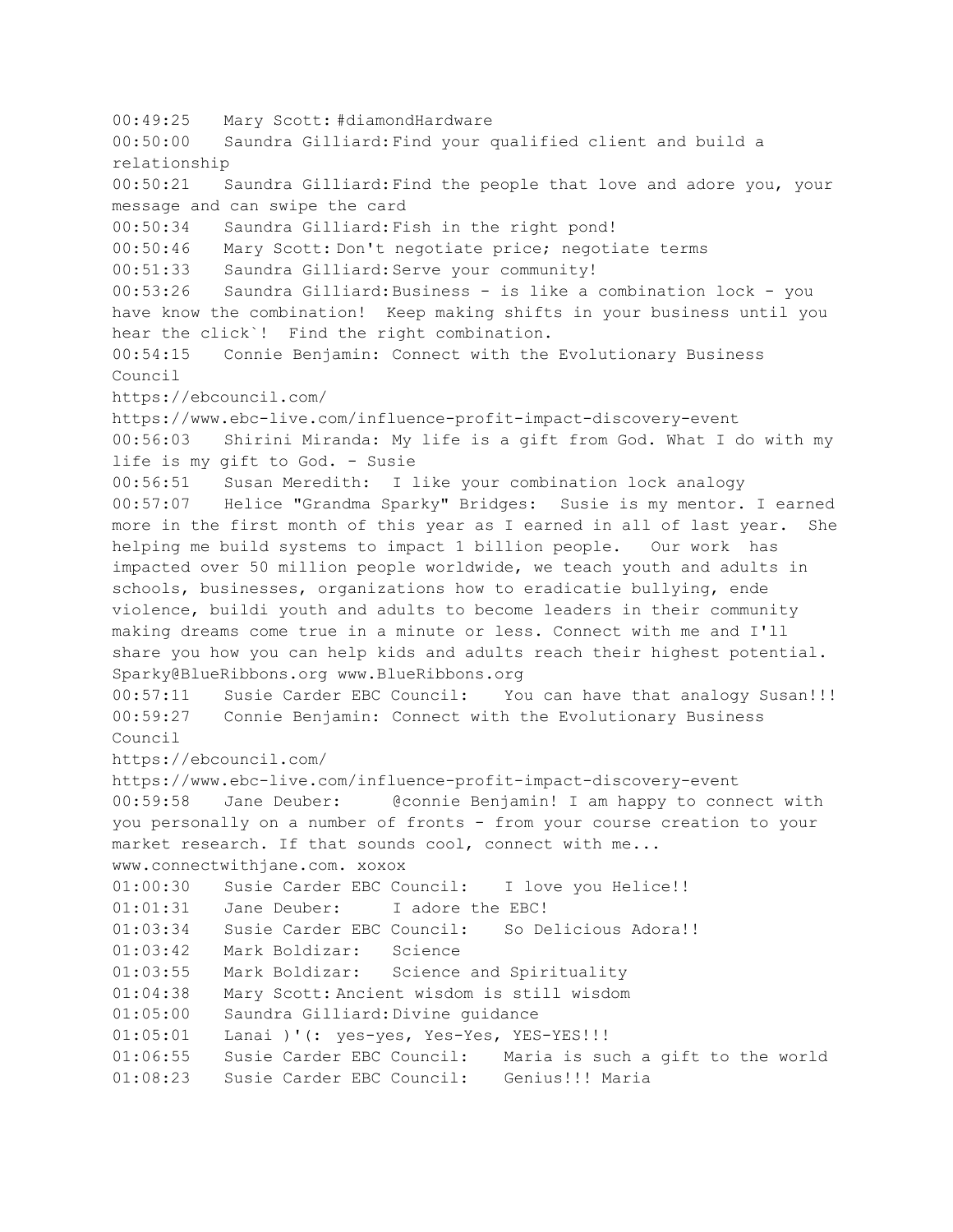01:08:58 Mark Boldizar: https://www.amazon.com/Universe-Single-Atom-Convergence-Spirituality/dp/07 67920813/ref=asc\_df\_0767920813/ 01:10:16 Mary Scott: "Money, garden the expression, is like manure; it doesn't do a bit of good unless it's spread around helping young things to grow". Dolly Levi 01:10:48 Lanai )'(: That's brilliant Maria Simone )'( 01:10:51 Susie Carder EBC Council: so good!!! 01:11:03 Susie Carder EBC Council: So much opportunity 01:11:17 Barbie Layton: Amazing! 01:11:20 Mary Scott: Solutions need courage to be implemented 01:12:11 Connie Benjamin: Access To Cash: The New Definition of Wealth… And It's Not What You Think It Is - is now available for only \$1.97 USD for a limited time! Go to www.AccessToCashBook.com for the Amazon link and to read about the Bonus Gift: Chapter 2 of the Money-Making Systems Manual – 20-Page Personal Productivity System 01:13:53 Norma Hollis: So glad to be here with you all today. So many friends I haven't seen in a while. I have a 6:00 meeting so have to leave. Very inspiring group. Thanks! 01:14:43 Connie Benjamin: Access To Cash: The New Definition of Wealth… And It's Not What You Think It Is - is now available for only \$1.97 USD for a limited time! Go to www.AccessToCashBook.com for the Amazon link and to read about the Bonus Gift: Chapter 2 of the Money-Making Systems Manual – 20-Page Personal Productivity System 01:15:04 Lanai )'(: Gorgeous picture of you on the website page Dame Doria <3 01:15:59 Connie Benjamin: A gift to support you in building your Economic Engine at https://moneyandyou.com - Excellerated Business Success Model - how to create, build and grow a socially-responsible organization. Experiential Exercise https://fridayswithdoria.com/recovery-magical-exercises/ Do the Recovery Magical Exercises to support you in clearing multi-generational financial decisions that have been activated during the pandemic or in life... These exercises have been done by some of the financial masters / experts / best selling authors that you see everywhere... 01:16:29 Connie Benjamin: https://MoneyandYou.com will be back live in San Diego again: April 6 - 9 –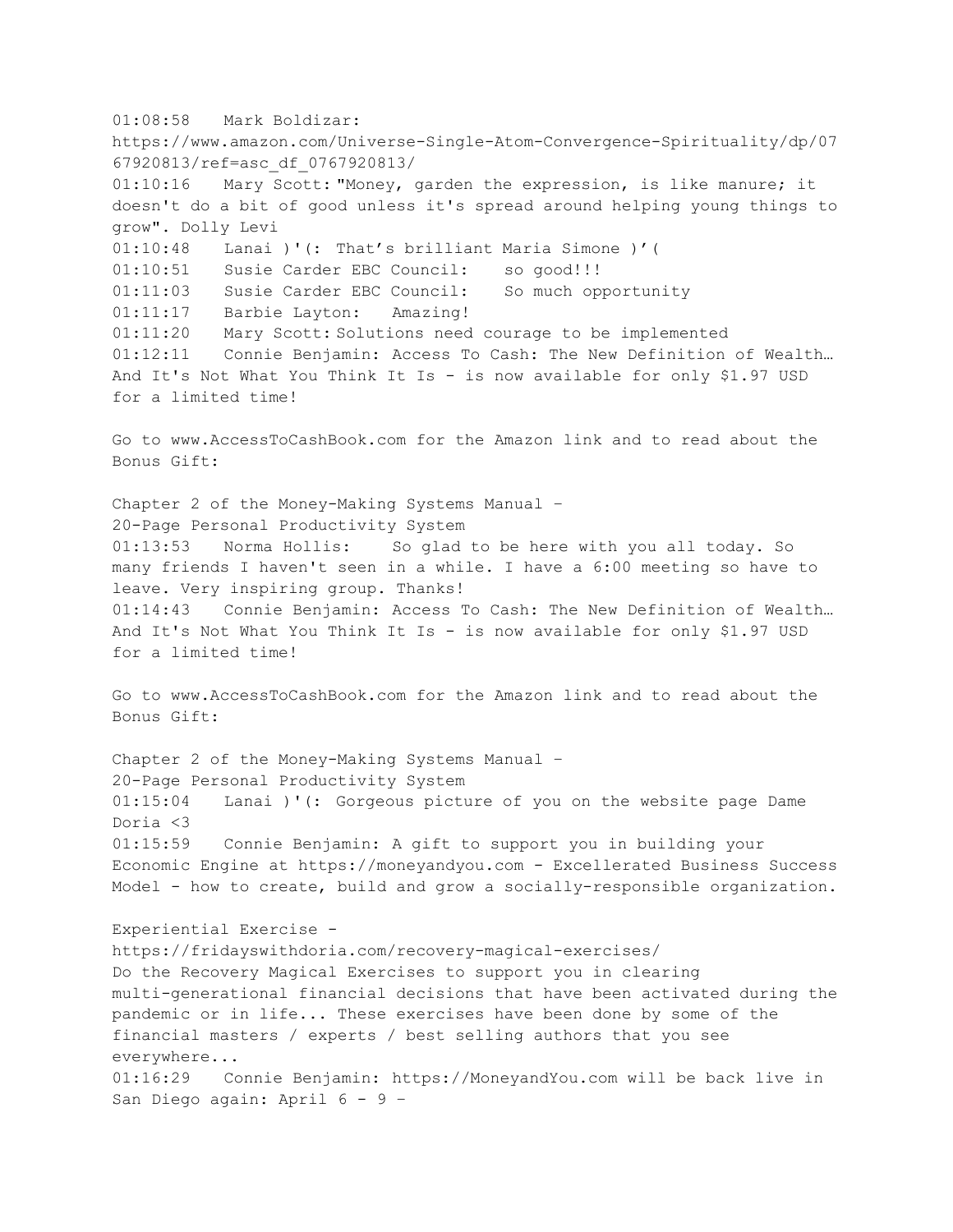Doria has an awesome Affiliate program – another Income Generating Activity or to create being in the event, please contact her: info@moneyandyou.com or text her office: 1 619 224 8880 - thank YOU. Would love you there!

Always looking for JV partners to collaborate -- to support us all in expanding our global markets. 01:16:57 Connie Benjamin: Experiential Exercise https://fridayswithdoria.com/recovery-magical-exercises/ Do the Recovery Magical Exercises to support you in clearing multi-generational financial decisions that have been activated during the pandemic or in life... These exercises have been done by some of the financial masters / experts / best selling authors that you see everywhere... 01:17:05 Mary Scott: LOVE the magical exercises! 01:17:20 Maria Simone- ZenMoose Capital: I'm bringing our team and some the CEO's of our portfolio of media companies to the April Money and You :) 01:17:25 Connie Benjamin: https://www.leverageto.cash – only \$67. In this easy-to-follow Online Course, you will learn distinctions for leveraging your time, money, resources, networks… your energy! Doria shares distinctions to be more productive which will support you in staying focused on more income-generating activities. You will learn how to separate out the activities you are doing that generate CASH and focus on them. Finally, you will learn the ultimate lesson in LEVERAGE which is to move your business past yourself. 01:17:56 Connie Benjamin: Next Fridays With Doria: HO'OPONOPONO PRAYER BY ZOOM & CLUBHOUSE get link at: https://FridaysWithDoria.com - 9 am California next Friday to include our East Coast - European / African friends / network! 01:19:00 Mary Scott: Some of you ladies should be part of the BadA\$\$ Women in Business Summit Nov 10 01:19:38 Susie Carder EBC Council: @Mary I don't know what that is…. but I would love that 01:20:09 Lanai )'(: That dog is feeling your love )'( 01:20:24 Connie Benjamin: Support this beautiful project to empower the Homeless that is being led by Dr. Letitia Wright (Crowdfunding expert) http://www.adoptahomeless.org - please connect with her for this loving project - http://www.wrightplacetv.com 909 235 9744 drletitia@wrightplacetv.com 01:20:43 Mary Scott: BadA\$\$ Women in Business Summit Wednesday November 10,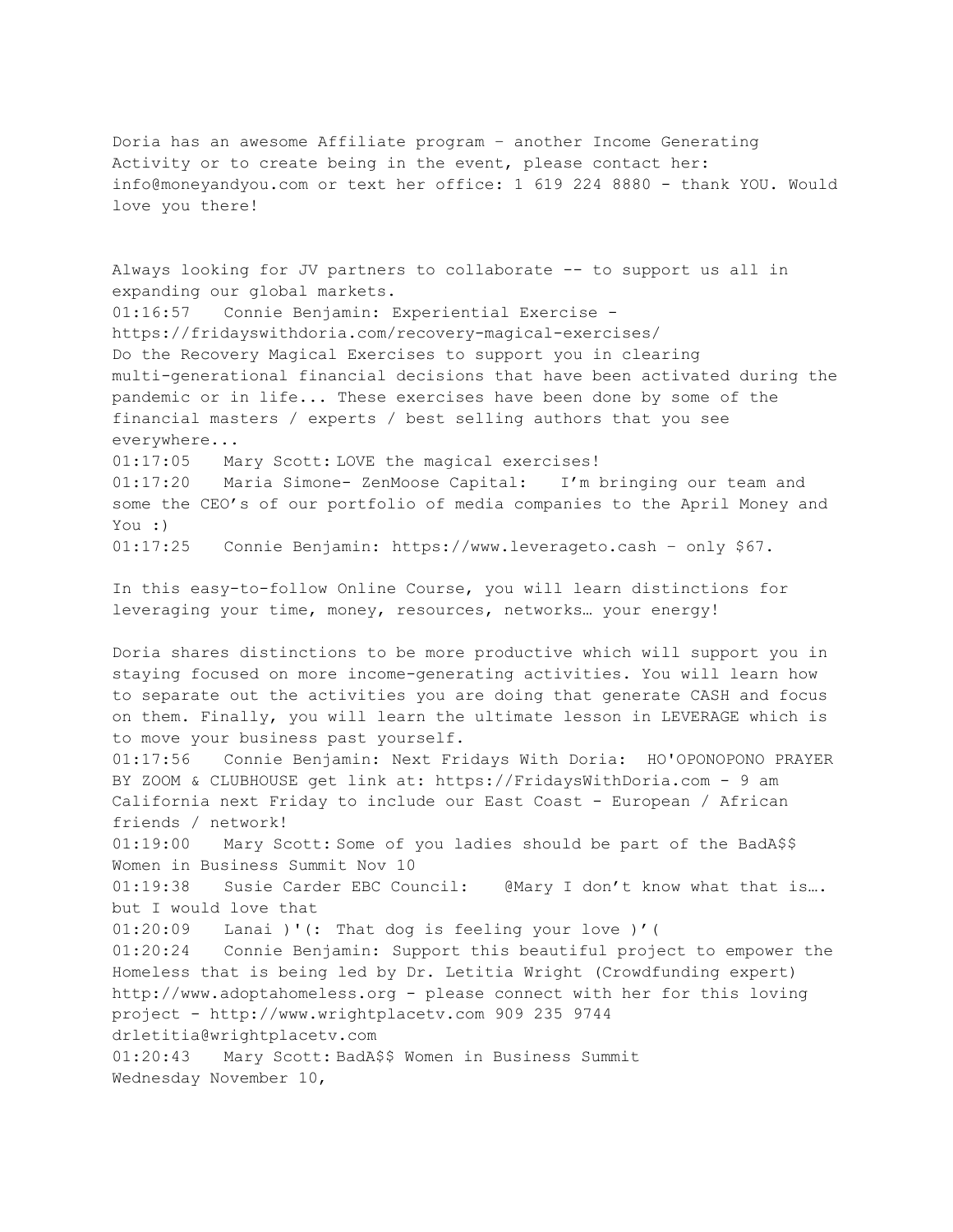https://bada-women-in-business-web-summit-6.heysummit.com/?sc=uoNlPZq3&ac= wvmAgDyh Click "Book My Place" to register & it's FREE 01:21:25 Susie Carder EBC Council: I was homeless for a year after my divorce… it matters 01:22:02 Connie Benjamin: Support this beautiful project to empower the Homeless that is being led by Dr. Letitia Wright (Crowdfunding expert) http://www.adoptahomeless.org - please connect with her for this loving project - http://www.wrightplacetv.com 909 235 9744 drletitia@wrightplacetv.com 01:23:59 dr.letitiawright:Thank you Susie!! 01:24:31 Susie Carder EBC Council: Dr. Letitia WOW thank you please reach out… I would love to help 01:24:41 Susie Carder EBC Council: I am who I am because o fWOMEN like YOU 01:24:45 Mary Scott: Wonderful work, Letitia 01:25:13 dr.letitiawright:Thank you Mary!! 01:25:28 dr.letitiawright:I will reach out Susie!! 01:26:01 Connie Benjamin: https://www.back2backprojects.com/home 01:26:13 dr.letitiawright:Jane, I see your note, yes, I will connect 01:27:06 Fabulous Camille Robb 407-473-1832: Dr Letitia you are a gift and Thank you for the love that you share for the children .❤️ 01:27:23 Susan Meredith: Want you to know about amazing game app MentaMorph Money: "the Candy Crush of financial education" coming out soon which will mentally morph millions of mindsets about money. susan@mentamorph.com 512-554-6218 Have had very interesting results with kids, who had no reality on savings or investment because it never exposed to it! 01:28:30 Barbie Layton: So right, Jay! I volunteered at the Orange County Animal Shelter for years and being a "used cat person" sent 5-6 home with families every shift to intuitively match with the animal….. and, of course, brought home a gorgeous Maine Coon cat, three legged Bengal, and an African ball python  $\sim$  snake myself! <u> A.A.</u> 01:29:01 Susie Carder EBC Council: Let's do it!!!!! 01:29:17 Jane Deuber: Preach, Jay, Preach!!!! I am in! You had me at hello. How can I help make the magic happen? 01:30:23 dr.letitiawright:Thank you to Susie for that GENEROUS GIFT!!!! It will go a long way! 01:31:12 Susie Carder EBC Council: It takes a village GIRL!!! 01:31:18 Susie Carder EBC Council: Together we can do it 01:31:32 Fabulous Camille Robb 407-473-1832: yessssssJAY 01:31:55 Susie Carder EBC Council: Dr. Letitia thank you for being a stand!!! 01:32:01 Susie Carder EBC Council: Let us know how e can HELP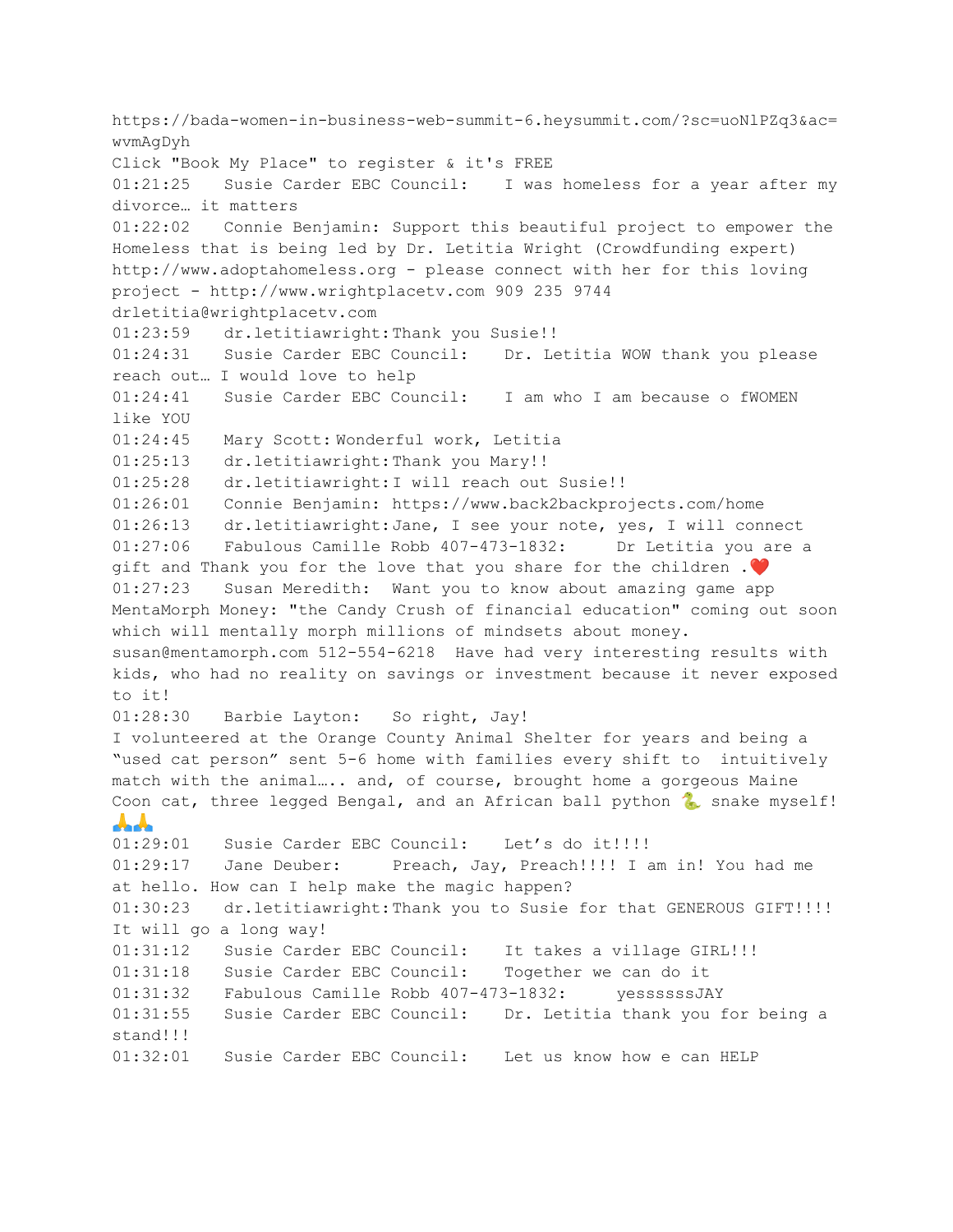01:32:18 Mary Scott: People still have to believe they are worth it, and they need help managing. Or, like most lottery winners, it's gone in a year 01:34:10 Fabulous Camille Robb 407-473-1832: JAY !! You are such a Blessing , A 01:35:02 Barbie Layton: A21.org 01:35:30 Connie Benjamin: Thanks everyone! 01:35:31 Barbie Layton: Blocktraffiker.org from Goya foods is new anti-human trafficking group…., 01:35:51 Connie Benjamin: Access To Cash: The New Definition of Wealth… And It's Not What You Think It Is - is now available for only \$1.97 USD for a limited time! Go to www.AccessToCashBook.com for the Amazon link and to read about the Bonus Gift: Chapter 2 of the Money-Making Systems Manual – 20-Page Personal Productivity System 01:36:18 Connie Benjamin: https://MoneyandYou.com will be back live in San Diego again: April 6 - 9 – Doria has an awesome Affiliate program – another Income Generating Activity or to create being in the event, please contact her: info@moneyandyou.com or text her office: 1 619 224 8880 - thank YOU. Would love you there! Always looking for JV partners to collaborate -- to support us all in expanding our global markets. 01:36:47 Barbie Layton: What's the name of your podcast, Susie? Can't wait! <sup>:</sup> 01:36:51 Connie Benjamin: Connect with Susie Free eBook: https://www.poweryourprofitsbook.com/ebook Website: https://www.susiecarder.com/ Email: Hello@susiecarder.com Facebook: https://www.facebook.com/SusieCarder/ Instagram: https://www.instagram.com/SusieCarder/ LinkedIn: https://www.linkedin.com/in/susiecarder/ Twitter: https://twitter.com/susiecarder YouTube: https://www.youtube.com/user/bootstrappassion8 01:36:59 Connie Benjamin: Connect with the Evolutionary Business Council https://ebcouncil.com/ https://www.ebc-live.com/influence-profit-impact-discovery-event 01:37:50 Susie Carder EBC Council: Just bought Doria Book!!!!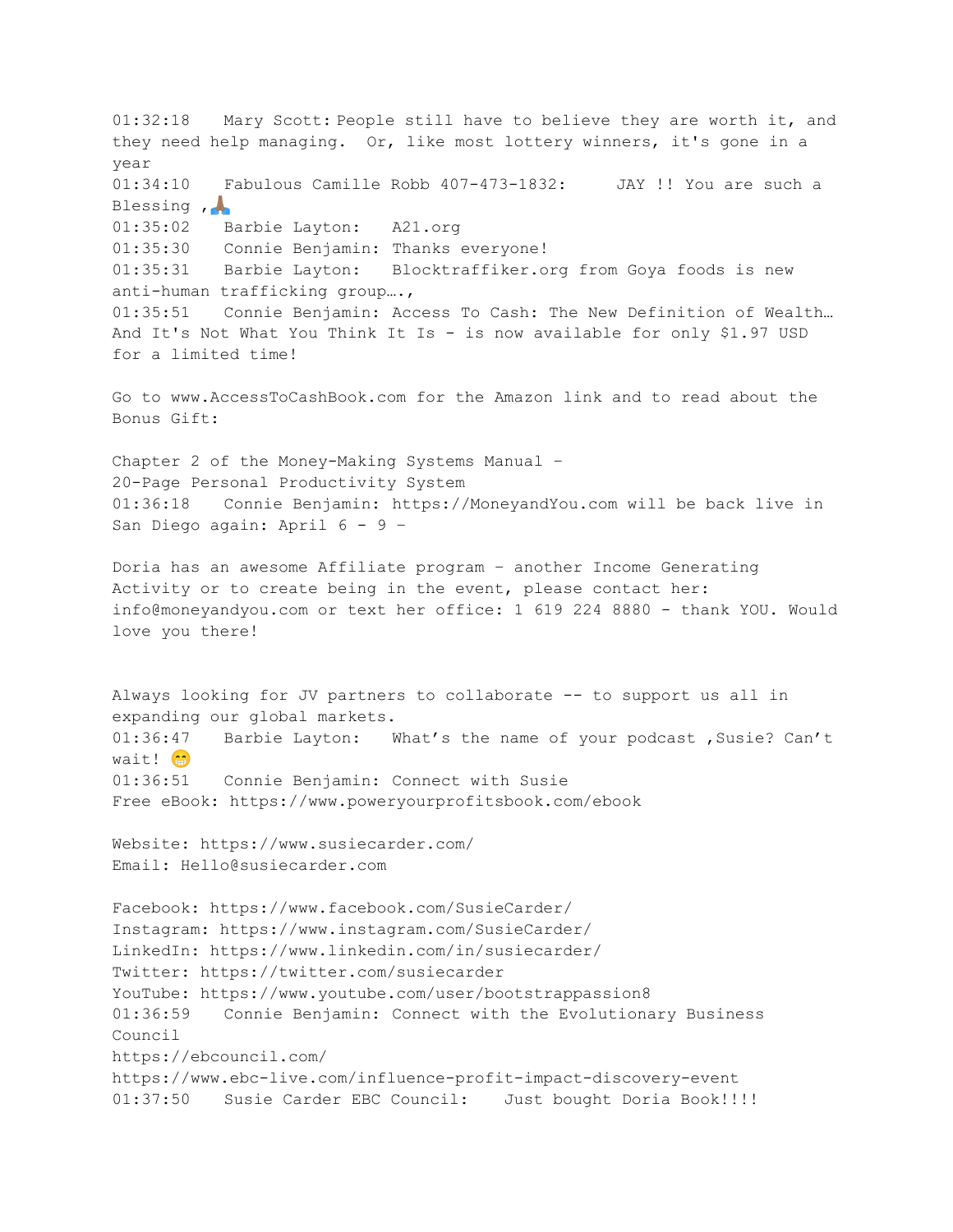01:37:50 Dame Doria (DC) Cordova: https://www.amazon.com/Access-Cash-Definition-Wealth-Think-ebook/dp/B09K8P 9CLF/ref=sr\_1\_1?crid=3PCK1WZ5GOZ17&dchild=1&keywords=doria+cordova+access+ to+cash&qid=1635255803&qsid=130-7286444-2032930&s=digital-text&sprefix=dor ia+cordova+access+to+cash%2Cdigital-text%2C233&sr=1-1&sres= 01:37:53 Susie Carder EBC Council: Yay!!! 01:37:56 Mark Boldizar: Doria, I was so happy to be here for the first time this evening. I need to go. I'm on the east coast and getting up early going to see my daughter at college tomorrow. What a great evening. Good night all. 01:38:43 Susan Meredith: Jay asked what we would do with \$4M... I would create more and more scenarios for MentaMorph Money for practicing financial decisions and get it to more people so they can learn financial concepts that they may never even have been exposed to. Check out www.mentamorph.com and let me know if we can have a conversation! 01:39:09 Connie Benjamin: Wednesday 6 pm One Percenters Club in Clubhouse 01:41:06 Barbie Layton: Bye Mark! See you soon! 01:41:52 Connie Benjamin: https://TopTalentJV.com/ Three 1/2 days of Masterminding with experts / masters / professionals / entrepreneurs -- YOU! Awesome environment to create business relationships - Joint Ventures - March 7 - 9 (8 am - 2 pm PST). 01:42:08 Connie Benjamin: Do you love LIGHT HEALING? Do you love HEALTH?

https://LifeWave.com/ChrisMentzel

Doria highly recommends the Nanotechnology - Stem Cells - Light-based Patches for Health, Vitality and Youthfulness - she has been using since the beginning of the Covid Pandemic to keep her immune system strong

Do you love PROSPERITY? Business Opportunity for powerful, influential networkers who are looking for ULTIMATE LEVERAGE while bringing Light Wealth Health to the world... If you are not interested, who do you know? You can benefit tremendously from the introduction..

This 4-minute video shows the success of relieving pain on horses and animals https://www.youtube.com/watch?v=BJ8EA0fANl0 If you know horse owners, pass the word! 01:42:17 Connie Benjamin: DISC Profile system. Our Business School Instructor, Carol Dysart, has this wonderful gift for you: https://globalsparks.com/moneyandyou/freedisc

Legal Shield is a great service to have to ask for quick legal support and forms as part of the low price membership fee: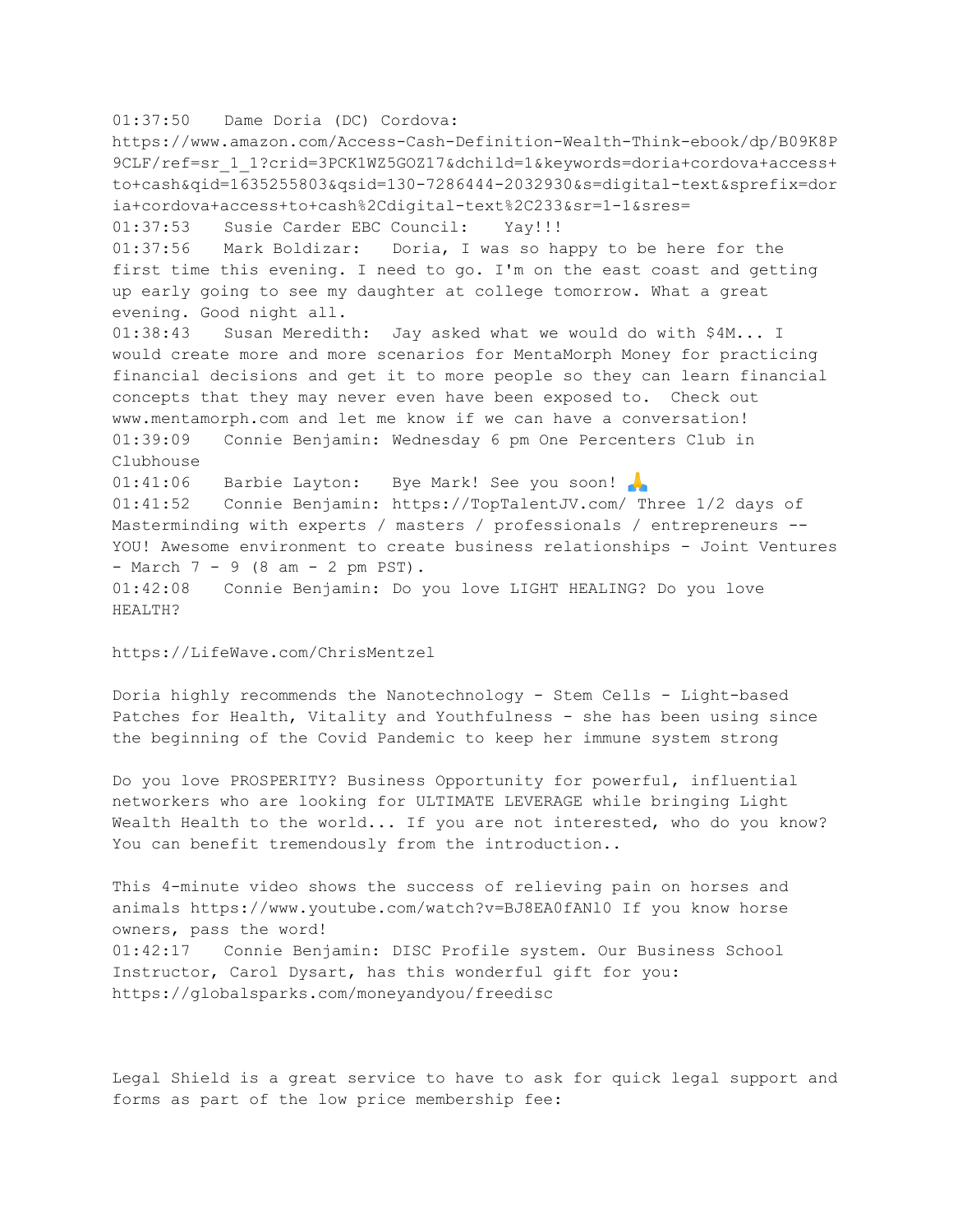global888enterprises.wearelegalshield.com - this doesn't replace the need for great legal support. 01:42:41 Barbie Layton: Top Talent JV has changed my life! Isabel and David are amazing! 01:43:07 Connie Benjamin: https://TopTalentJV.com/ Three 1/2 days of Masterminding with experts / masters / professionals / entrepreneurs -- YOU! Awesome environment to create business relationships - Joint Ventures  $-$  March  $7 - 9$  (8 am  $- 2$  pm PST). 01:43:46 Yannick Kinnie: I have a strong passion for a number of things, including starting a coop starting corporation funding them, setting up the model and then spinning them off to the workers with a pact to set aside for investing in other coops. I want to communicate with the Basque federation of worker coops Mondragon to put together a model. also only want to get it off the ground and set it in competent hands. 01:43:57 Susie Carder EBC Council: Connect with the Evolutionary Business Council https://ebcouncil.com/ https://www.ebc-live.com/influence-profit-impact-discovery-event 01:44:21 Connie Benjamin: Connect with the Evolutionary Business Council https://ebcouncil.com/ https://www.ebc-live.com/influence-profit-impact-discovery-event 01:44:30 Barbie Layton: YES x INFINITY!!!!! 01:44:30 Samadhi Sea of Wisdom Meditation School: Love Doria's new book "Access to Cash - The New Definition of Wealth" My computer audio and camera is not working so I AM Here Now in Spirit with All of You. <3 01:44:39 Connie Benjamin: The EBC changed my life! It is how I met Doria and Maria! 01:44:48 Barbie Layton: Doria's book is awesome! 01:45:04 Michael Post - Ig @samadhiseaofwisdom: Yes!!! 01:45:05 Connie Benjamin: Connect with the Evolutionary Business Council https://ebcouncil.com/ https://www.ebc-live.com/influence-profit-impact-discovery-event 01:45:15 Susan Meredith: I took Money and You 32 years ago and was part of the Instructor Training program and it is so great to be back among this conversation at this level! 01:45:52 Barbie Layton: Chills... 01:47:40 Connie Benjamin: Help needed! I have partnered with Dame Marcia Martin (Doria's mentor) and am planning to create an online course about Powerful Presenting for Coaches and Speakers. I'm looking for 20 people to do a quick 15-20 min market research with on the phone/Zoom. If you are willing to get on a call with me to do this quick market research, please email me connie@conniejbenjamin.com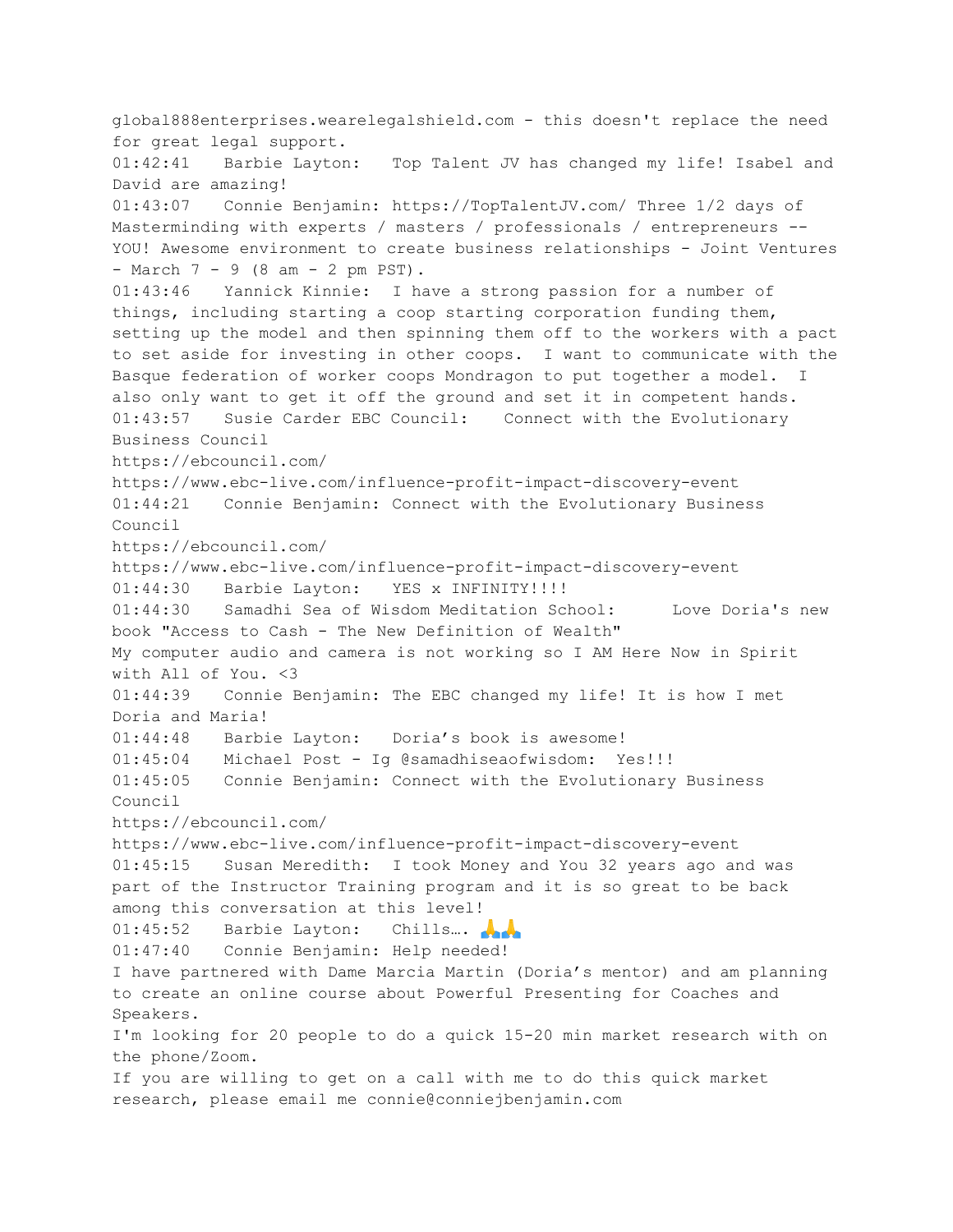```
Much appreciated in advance!
01:48:07 Connie Benjamin: Connect with Susie
Free eBook: https://www.poweryourprofitsbook.com/ebook
Website: https://www.susiecarder.com/
Email: Hello@susiecarder.com
Facebook: https://www.facebook.com/SusieCarder/
Instagram: https://www.instagram.com/SusieCarder/
LinkedIn: https://www.linkedin.com/in/susiecarder/
Twitter: https://twitter.com/susiecarder
YouTube: https://www.youtube.com/user/bootstrappassion8
01:48:41 Fabulous Camille Robb 407-473-1832: Hello !! Hello !!
Fabulous Camille Robb 407-489-5738 let's Connect , Share , Learn and Grow
together https://linktr.ee/fabulouscamille
01:48:58 Connie Benjamin: Connect with the Evolutionary Business
Council
https://ebcouncil.com/
https://www.ebc-live.com/influence-profit-impact-discovery-event
01:49:04 Mary Scott: Thanks, Susie, so inspirational!
01:49:04 Connie Benjamin: Free eBook:
https://www.poweryourprofitsbook.com/ebook
01:49:25 Barbie Layton: Congrats!!!!
01:49:31 Jane Deuber: Susie's book is amazing!!!!
01:49:57 dr.letitiawright:I got the book!
01:50:12 Connie Benjamin: Free eBook:
https://www.poweryourprofitsbook.com/ebook
01:50:26 Connie Benjamin: The book is INCREDIBLE!
01:51:27 Jane Deuber: Carol!!! you are wonderful
01:52:04 dr.letitiawright:GO CAROL, fly girl fly!
01:52:37 Fabulous Camille Robb 407-473-1832: Love !!Carol
01:52:52 Connie Benjamin: DISC Profile system. Our Business School
Instructor, Carol Dysart, has this wonderful gift for you:
https://globalsparks.com/moneyandyou/freedisc
01:52:58 Jane Deuber: I need to run everyone. ;-) Lot's of love to
you all! If anyone wants to create I'm in... www.ConnectWithJane.com. Have
blessed weekend.
01:52:58 Barbie Layton: Carol. Yes! Reinvention at 79!! I took the
DISC internally at MindValley…. I was on the category of all categories
equal!! Like Susie, said, unicorns!
01:53:06 Barbie Layton: Love this Carol!!!
01:53:08 Michael Post - Ig @samadhiseaofwisdom: Caarol!!! <3
01:53:11 Maria Simone- ZenMoose Capital: Thank you Doria and Susie!
Love you all!! I have to go to another event.
01:53:21 Jane Deuber: Carol is a master at DISC!!!!
01:55:23 dr.letitiawright:Thank you Shirini Miranda. For that gift for
the homeless !!
```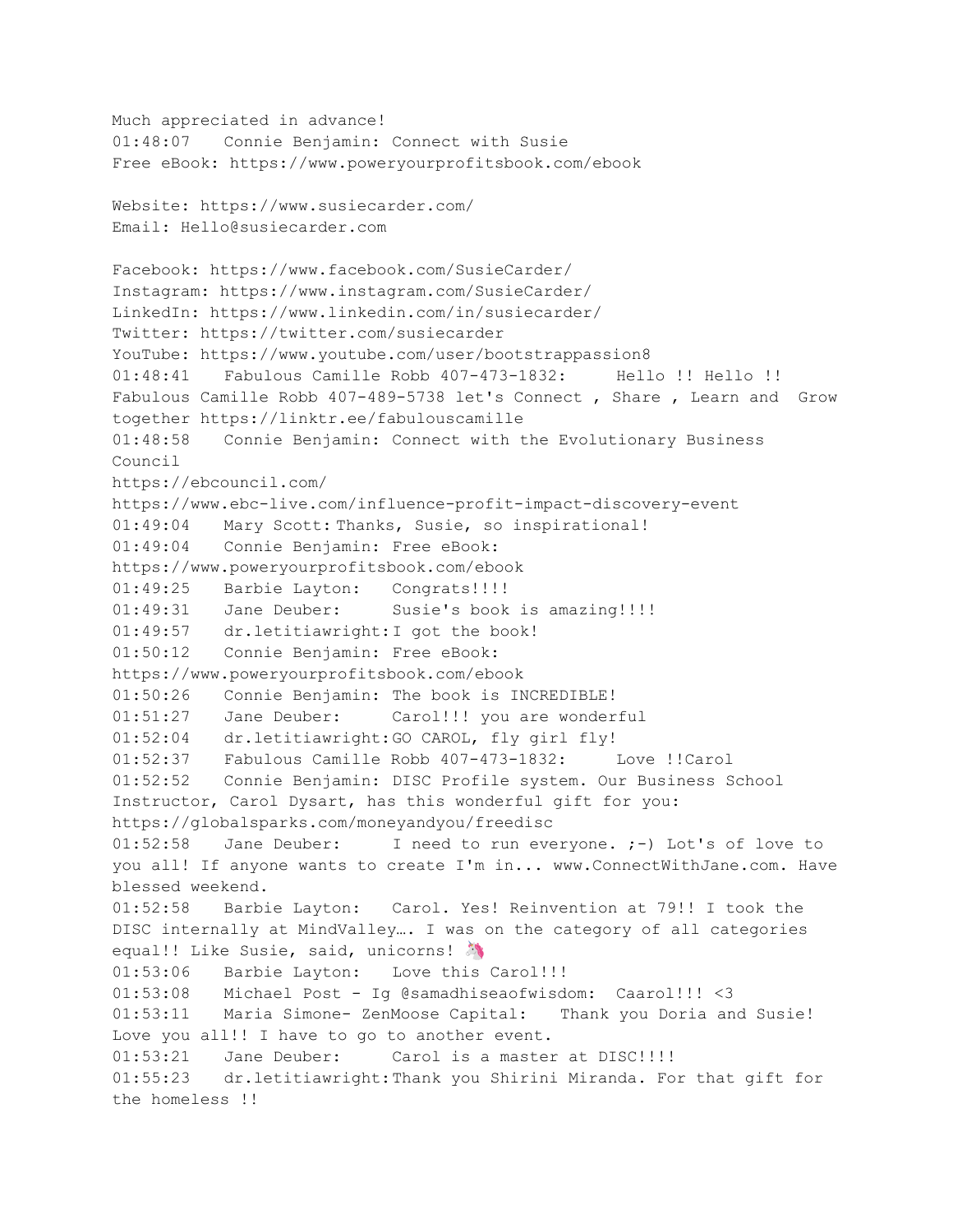01:55:32 Carol "PeopleSmart" DISC Coach Dysart: Hi From Carol Dysart - Money & You's DISC Style Profiling Master - with tools to help you see, own, and maximize the Superpowers in YOU. See your current style with a FREE DISC Summary Profile at https://GlobalSparks.com/Moneyandyou/freedisc and see what's possible for your children ages 8 and older at https://PeopleSmartAcademy.com/kids-disc. Contact me through https://CarolDysart.com or call me at 619 309 6444 (San Diego time). 01:55:39 Susan Meredith: Agree! 01:55:58 Michael Post - Ig @samadhiseaofwisdom: Sign me up arol ... Especially a Great start for Children at Y(Our) Meditation School! <3 01:56:17 Fabulous Camille Robb 407-473-1832: LOVE !! Barbie 01:56:17 Dame Doria (DC) Cordova: Your Review is greatly appreciated! Love Love…. https://www.amazon.com/Access-Cash-Definition-Wealth-Think-ebook/dp/B09K8P 9CLF/ref=sr\_1\_1?crid=3PCK1WZ5GOZ17&dchild=1&keywords=doria+cordova+access+ to+cash&qid=1635255803&qsid=130-7286444-2032930&s=digital-text&sprefix=dor ia+cordova+access+to+cash%2Cdigital-text%2C233&sr=1-1&sres= 01:57:07 Mary Scott: If you don't ask, the answer is no. 01:57:38 Michael Post - Ig @samadhiseaofwisdom: Carol ... My computer is glitching lol. Love Being Here Now with All of You Be-You-Til-Full BeLoved Hearts! <3 01:58:19 Teresa de Grosbois EBCouncil.com: LOVE that! Money is a dignified conversation. That opens up possibility so much that people take action. 01:58:41 Mary Scott: If people don't want to talk about money, you should charge them MORE 01:59:23 Al Chan: D eagle I parrot S dove C owl 02:02:03 Barbie Layton: Yes, the more we have the more we have to share!  $\bullet\bullet\bullet$ 02:02:24 Barbie Layton: @mary You're so right ! 02:03:03 Barbie Layton: I love her teen program! 02:03:14 Barbie Layton: Yyyyyeeeess! 02:04:27 Fabulous Camille Robb 407-473-1832: I LOVE THISSSSSSS 02:07:39 Connie Benjamin: Connect with Susie Free eBook: https://www.poweryourprofitsbook.com/ebook Website: https://www.susiecarder.com/ Email: Hello@susiecarder.com Facebook: https://www.facebook.com/SusieCarder/ Instagram: https://www.instagram.com/SusieCarder/ LinkedIn: https://www.linkedin.com/in/susiecarder/ Twitter: https://twitter.com/susiecarder YouTube: https://www.youtube.com/user/bootstrappassion8 02:10:56 Barbie Layton: Not lonelypreneurs, but entrepreneurs! Epic! 02:18:05 Mary Scott: I admit it. I need help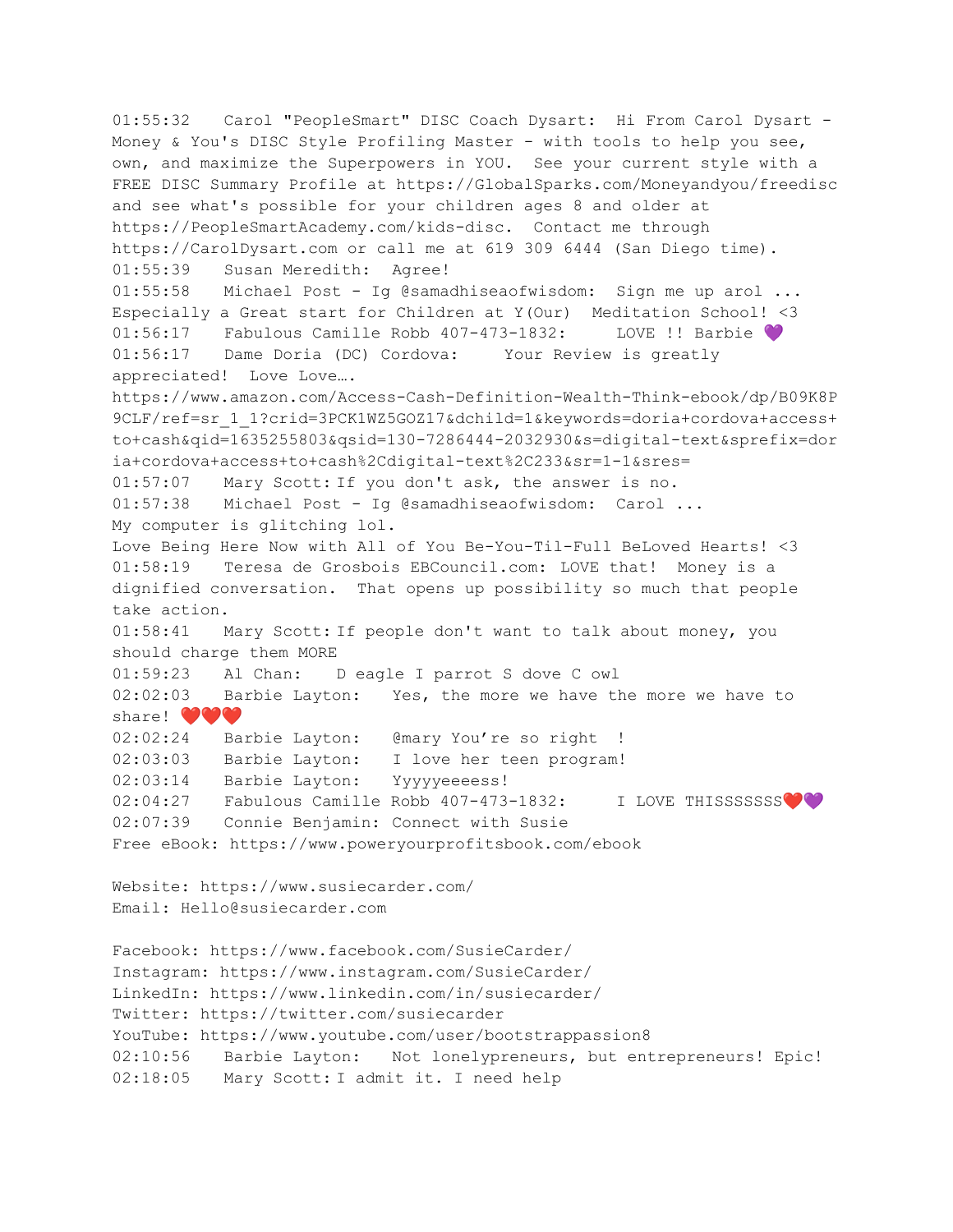02:18:28 Fabulous Camille Robb 407-473-1832: I LOVE THE POWER OF THIS ROOM 02:19:14 Connie Benjamin: https://blueribbons.org/history 02:19:35 Connie Benjamin: Connect with the Evolutionary Business Council https://ebcouncil.com/ https://www.ebc-live.com/influence-profit-impact-discovery-event 02:21:15 Barbie Layton: ♥♥♥♥♥♥♥♥♥♥ 02:21:31 Fabulous Camille Robb 407-473-1832: YOU are soooo LOVED HELICE **YOA** 02:22:14 Teresa de Grosbois EBCouncil.com: ❤️ 02:26:23 Fabulous Camille Robb 407-473-1832: VVVV 02:26:41 Shirini Miranda: Do not underestimate your presence. -Christopher 02:28:44 Barbie Layton: Thank you for this beautiful space…. Today was one of the hardest days I've had in a long time, and this call brought so much joy and light back into my heart... Thank you! 02:28:46 Patrice Porter The Gardening Grandma: Helice I'd love to connect with you I too want to help the kids 02:30:10 Connie Benjamin: Connect with Susie Free eBook: https://www.poweryourprofitsbook.com/ebook Website: https://www.susiecarder.com/ Email: Hello@susiecarder.com Facebook: https://www.facebook.com/SusieCarder/ Instagram: https://www.instagram.com/SusieCarder/ LinkedIn: https://www.linkedin.com/in/susiecarder/ Twitter: https://twitter.com/susiecarder YouTube: https://www.youtube.com/user/bootstrappassion8 02:30:11 Mary Scott: We're the first to say "it takes a Village" but we're the last to actually ASK the Village to step up. 02:30:24 Barbie Layton: Yes, Camille! 02:31:49 Connie Benjamin: Connect with Doria Clubhouse @DoriaCordova Also, Follow in Clubhouse the Money & You Club – and get an invitation into Clubhouse's Fridays With Doria event! https://www.facebook.com/DCCordova https://www.linkedin.com/in/dccordova/ https://www.instagram.com/damedccordova/ https://twitter.com/dccordova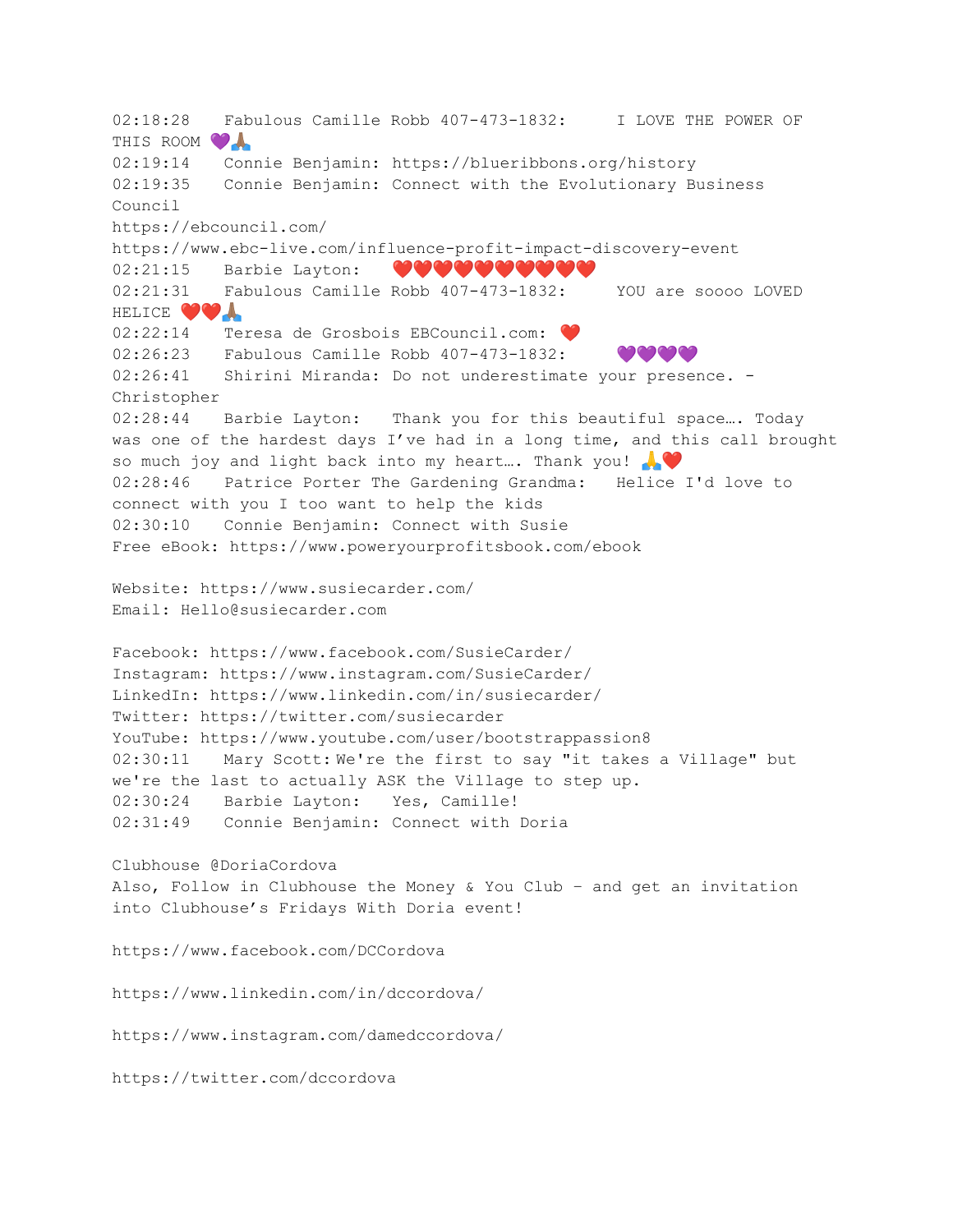https://www.facebook.com/moneyandyou

https://www.youtube.com/user/MoneyAndYouEducation 02:33:22 Barbie Layton:  $\bullet\bullet\bullet\bullet$  How can I serve you to help create wealth????  $\bullet$  and the thank you is always, "My pleasure...." 02:34:50 Connie Benjamin: Connect with the Evolutionary Business Council https://ebcouncil.com/ https://www.ebc-live.com/influence-profit-impact-discovery-event 02:35:17 Cindi Ruiz: Love this evening.Woohoo 02:35:33 Barbie Layton: Yes! Signed up for your event! Can't wait! 02:35:38 Shirini Miranda: Thank you very much for all the insights! mwah 02:36:10 Susie Carder EBC Council: yay barbie 02:36:12 Susie Carder EBC Council: xoxox 02:36:23 Connie Benjamin: Free eBook: https://www.poweryourprofitsbook.com/ebook 02:36:42 Ron Tabachnick: To you who would be interested in having insightful inspirational kindversation give me 30 minutes: Ron rt@insightacall.com 02:36:55 Connie Benjamin: Connect with the Evolutionary Business Council https://ebcouncil.com/ https://www.ebc-live.com/influence-profit-impact-discovery-event 02:36:58 Barbie Layton: When the world resembles us, we all win! 02:37:00 Patrice Porter The Gardening Grandma: What a beautiful group of people here - so happy I found my way here - Thanks for putting this together Doria and all who shared! 02:37:05 Susie Carder EBC Council: https://www.ebc-live.com/influence-profit-impact-discovery-event 02:37:52 Mary Scott: I signed up for the EBC, thanks! 02:38:21 Barbie Layton: Can't wait to meet all of you! 02:38:26 Fabulous Camille Robb 407-473-1832: Signed up to Play 02:40:02 Barbie Layton: Sapiosexual 02:40:07 Carol "PeopleSmart" DISC Coach Dysart: SAPIO Sexualist 02:41:10 Barbie Layton: Blesssings to you! Thank you!  $\bm{r}$   $\bm{r}$   $\bm{r}$   $\bm{r}$   $\bm{s}$   $\bm{s}$   $\bm{s}$   $\bm{s}$   $\bm{s}$   $\bm{s}$ 02:41:16 Carol "PeopleSmart" DISC Coach Dysart: The WORLD will CONSPIRE to SUPPORT YOU!!! Thank you Susie! 02:41:26 Connie Benjamin: Connect with Susie Free eBook: https://www.poweryourprofitsbook.com/ebook Website: https://www.susiecarder.com/ Email: Hello@susiecarder.com Facebook: https://www.facebook.com/SusieCarder/ Instagram: https://www.instagram.com/SusieCarder/